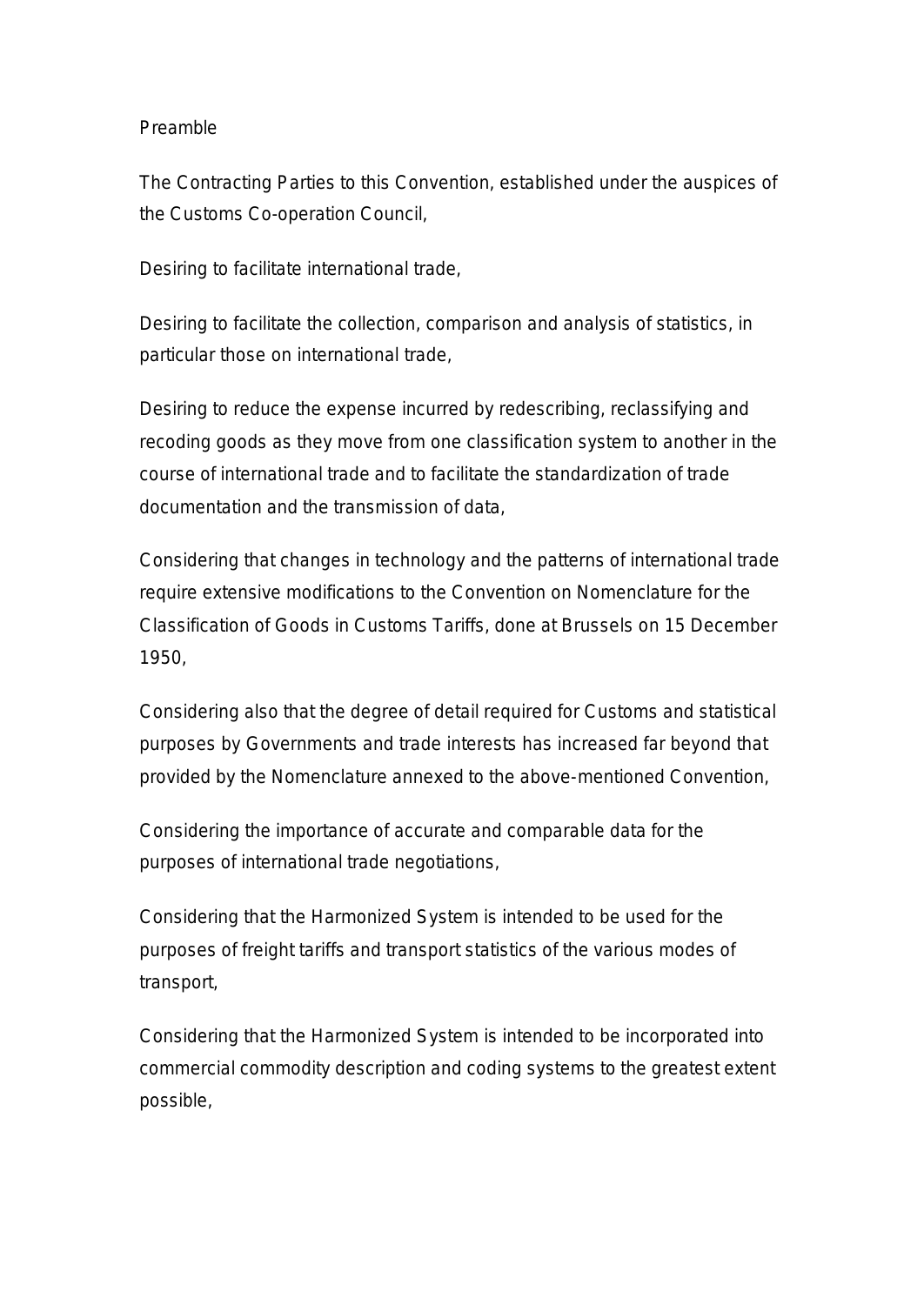Considering that the Harmonized System is intended to promote as close a correlation as possible between import and export trade statistics and production statistics,

Considering that a close correlation should be maintained between the Harmonized System and the Standard International Trade Classification (SITC) of the United Nations,

Considering the desirability of meeting the aforementioned needs through a combined tariff/statistical nomenclature, suitable for use by the various interests concerned with international trade,

Considering the importance of ensuring that the Harmonized System is kept up-to-date in the light of changes in technology or in patterns of international trade,

Having taken into consideration the work accomplished in this sphere by the Harmonized System Committee set up by the Customs Co-operation Council,

Considering that while the above-mentioned Nomenclature Convention has proved an effective instrument in the attainment of some of these objectives, the best way to achieve the desired results in this respect is to conclude a new international Convention,

Have agreed as follows :

#### **Article 1 - Definitions**

For the purpose of this Convention :

(a) the "Harmonized Commodity Description and Coding System", hereinafter referred to as the "Harmonized System", means the Nomenclature comprising the headings and subheadings and their related numerical codes, the Section, Chapter and Subheading Notes and the General Rules for the interpretation of the Harmonized System, set out in the Annex to this Convention;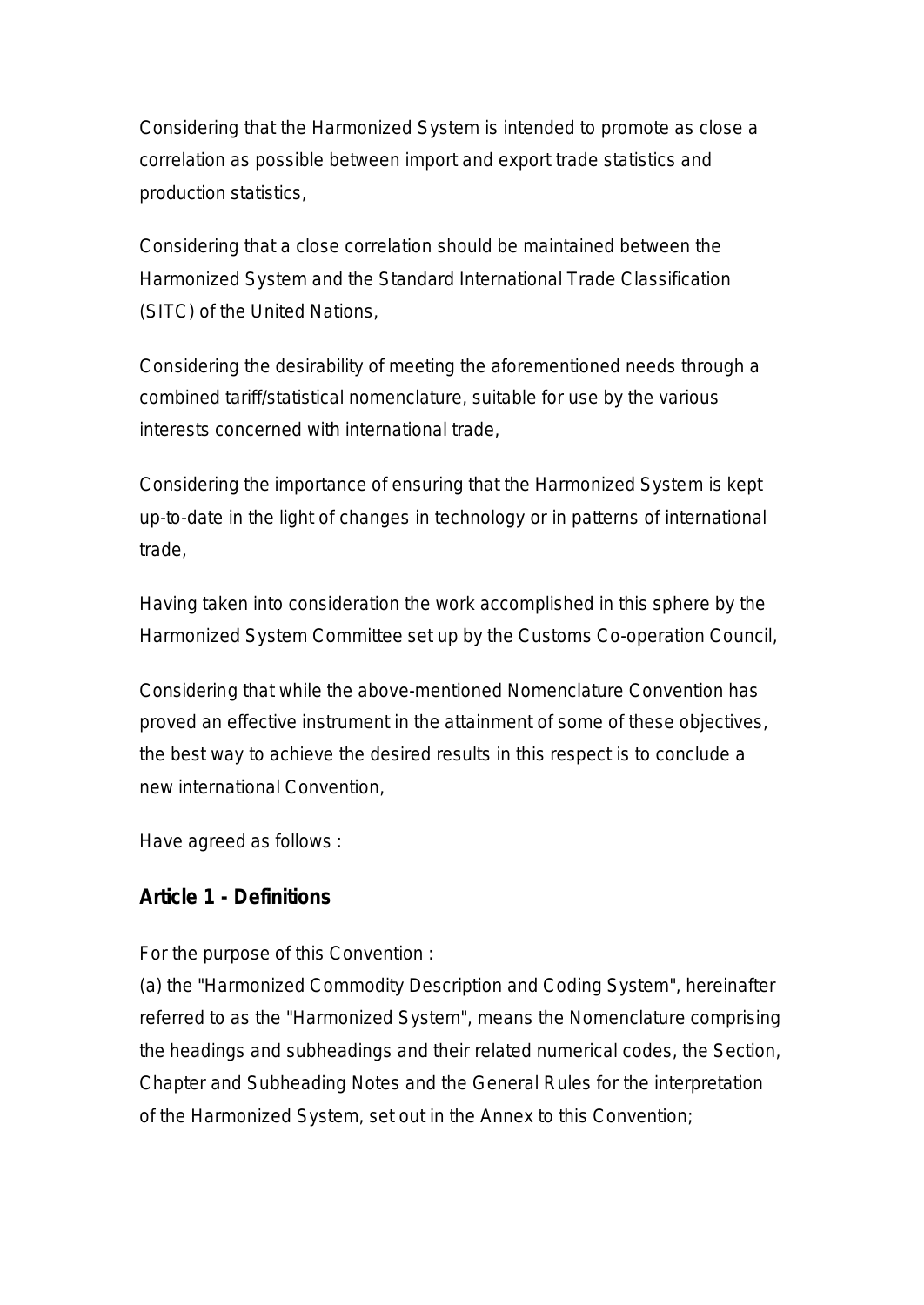(b) "Customs tariff nomenclature" means the nomenclature established under the legislation of a Contracting Party for the purposes of levying duties of Customs on imported goods;

(c) "statistical nomenclatures" means goods nomenclatures established by a Contracting Party for the collection of data for import and export trade statistics:

(d) "combined tariff/statistical nomenclature" means a nomenclature, integrating Customs tariff and statistical nomenclatures, legally required by a Contracting Party for the declaration of goods at importation;

(e) "the Convention establishing the Council" means the Convention establishing a Customs Co-operation Council, done at Brussels on 15 December 1950;

(f) "the Council" means the Customs Co-operation Council referred to in paragraph (e) above;

(g) "the Secretary General" means the Secretary General of the Council;

(h) the term "ratification" means ratification, acceptance or approval.

#### **Article 2 - The Annex**

The Annex to this Convention shall form an integral part thereof, and any reference to the Convention shall include a reference to the Annex.

## **Article 3 - Obligations of Contracting Parties**

1. Subject to the exceptions enumerated in Article 4 :

(a) Each Contracting Party undertakes, except as provided in subparagraph (c) of this paragraph, that from the date on which this Convention enters into force in respect of it, its Customs tariff and statistical nomenclatures shall be in conformity with the Harmonized System. It thus undertakes that, in respect of its Customs tariff and statistical nomenclatures:

(i) it shall use all the headings and subheadings of the Harmonized System without addition or modification, together with their related numerical codes; (ii) it shall apply the General Rules for the interpretation of the Harmonized System and all the Section, Chapter and Subheading Notes, and shall not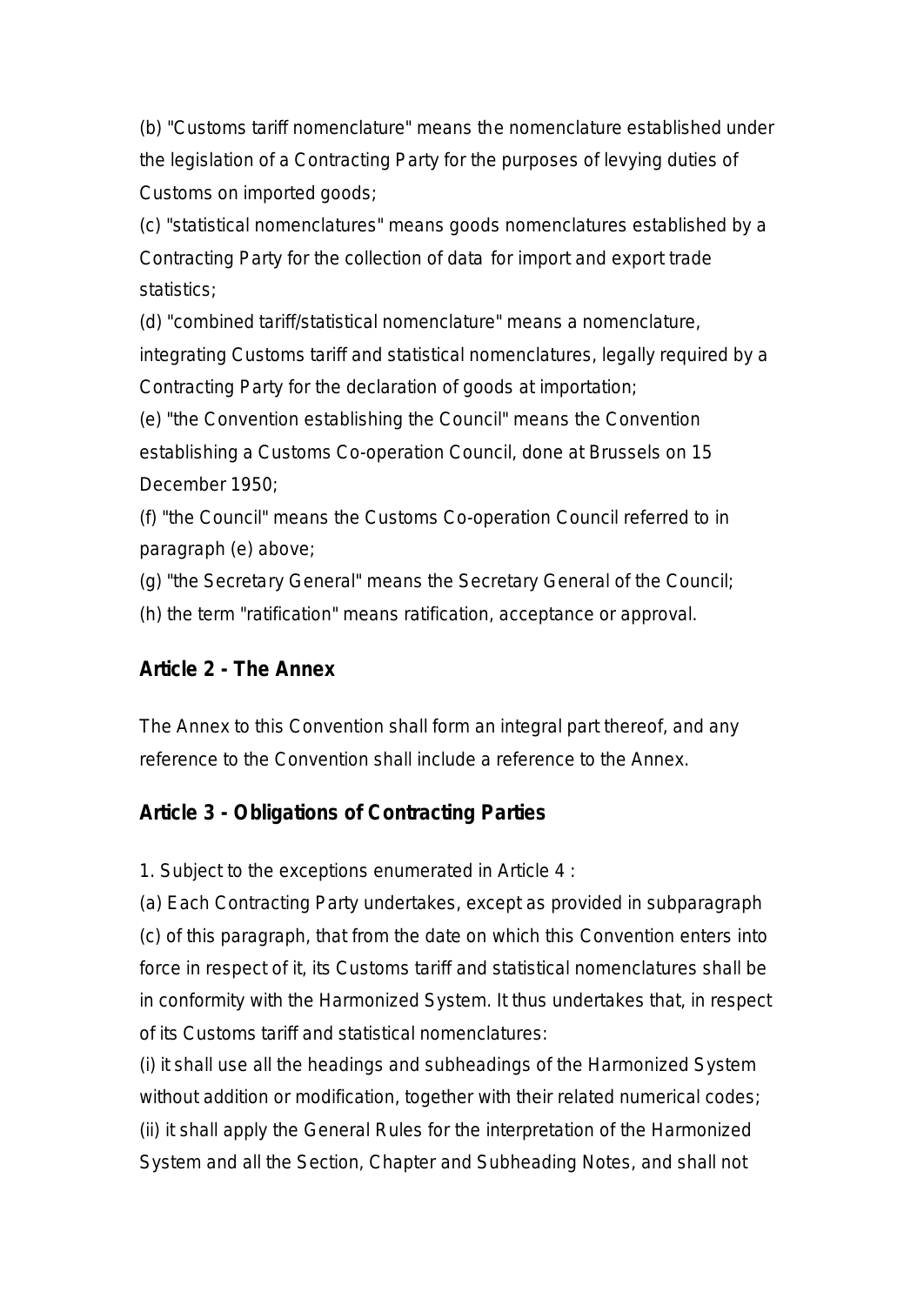modify the scope of the Sections, Chapters, headings or subheadings of the Harmonized System; and

(iii) it shall follow the numerical sequence of the Harmonized System;

(b) Each Contracting Party shall also make publicly available its import and export trade statistics in conformity with the six-digit codes of the Harmonized System, or, on the initiative of the Contracting Party, beyond that level, to the extent that publication is not precluded for exceptional reasons such as commercial confidentiality or national security;

(c) Nothing in this Article shall require a Contracting Party to use the subheadings of the Harmonized System in its Customs tariff nomenclature provided that it meets the obligations at (a) (i), (a) (ii) and (a) (iii) above in a combined tariff/statistical nomenclature.

2. In complying with the undertakings at paragraph 1 (a) of this Article, each Contracting Party may make such textual adaptations as may be necessary to give effect to the Harmonized System in its domestic law.

3. Nothing in this Article shall prevent a Contracting Party from establishing, in its Customs tariff or statistical nomenclatures, subdivisions classifying goods beyond the level of the Harmonized System, provided that any such subdivision is added and coded at a level beyond that of the six-digit numerical code set out in the Annex to this Convention.

#### **Article 4**

Partial application by developing countries

1. Any developing country Contracting Party may delay its application of some or all of the subheadings of the Harmonized System for such period as may be necessary, having regard to its pattern of international trade or its administrative resources.

2. A developing country Contracting Party which elects to apply the Harmonized System partially under the provisions of this Article agrees to make its best efforts towards the application of the full six-digit Harmonized System within five years of the date on which this Convention enters into force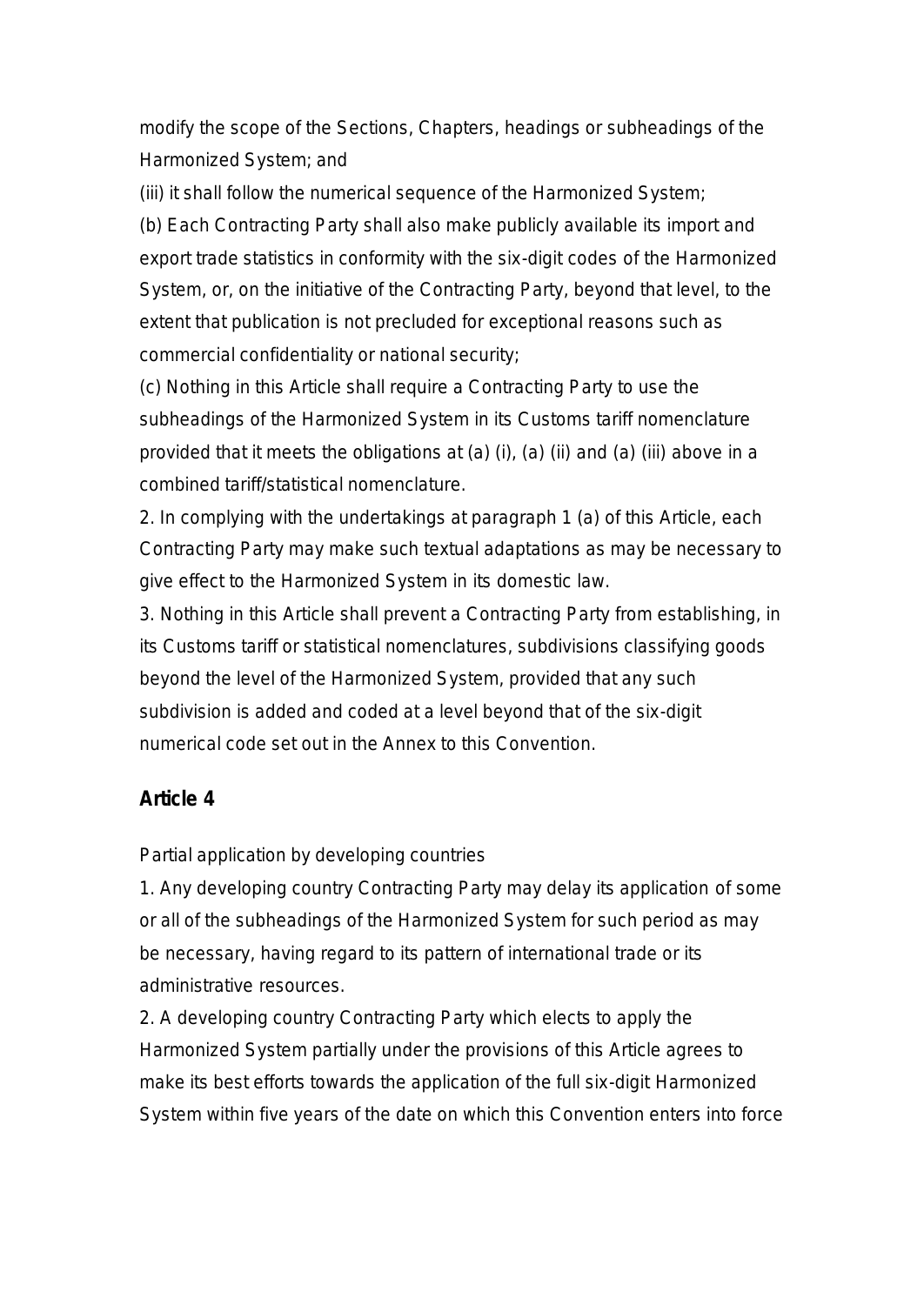in respect of it or within such further period as it may consider necessary having regard to the provisions of paragraph 1 of this Article.

3. A developing country Contracting Party which elects to apply the Harmonized System partially under the provisions of this Article shall apply all or none of the two-dash subheadings of any one one-dash subheading or all or none of the one-dash subheadings of any one heading. In such cases of partial application, the sixth digit or the fifth and sixth digits of that part of the Harmonized System code not applied shall be replaced by "0" or "00" respectively.

4. A developing country which elects to apply the Harmonized System partially under the provisions of this Article shall on becoming a Contracting Party notify the Secretary General of those subheadings which it will not apply on the date when this Convention enters into force in respect of it and shall also notify the Secretary General of those subheadings which it applies thereafter.

5. Any developing country which elects to apply the Harmonized System partially under the provisions of this Article may on becoming a Contracting Party notify the Secretary General that it formally undertakes to apply the full six-digit Harmonized System within three years of the date when this Convention enters into force in respect of it.

6. Any developing country Contracting Party which partially applies the Harmonized System under the provisions of this Article shall be relieved from its obligations under Article 3 in relation to the subheadings not applied.

#### **Article 5 - Technical assistance for developing countries**

Developed country Contracting Parties shall furnish to developing countries that so request, technical assistance on mutually agreed terms in respect of, inter alia, training of personnel, transposing their existing nomenclatures to the Harmonized System and advice on keeping their systems so transposed up-to-date with amendments to the Harmonized System or on applying the provisions of this Convention.

#### **Article 6 - Harmonized System Committee**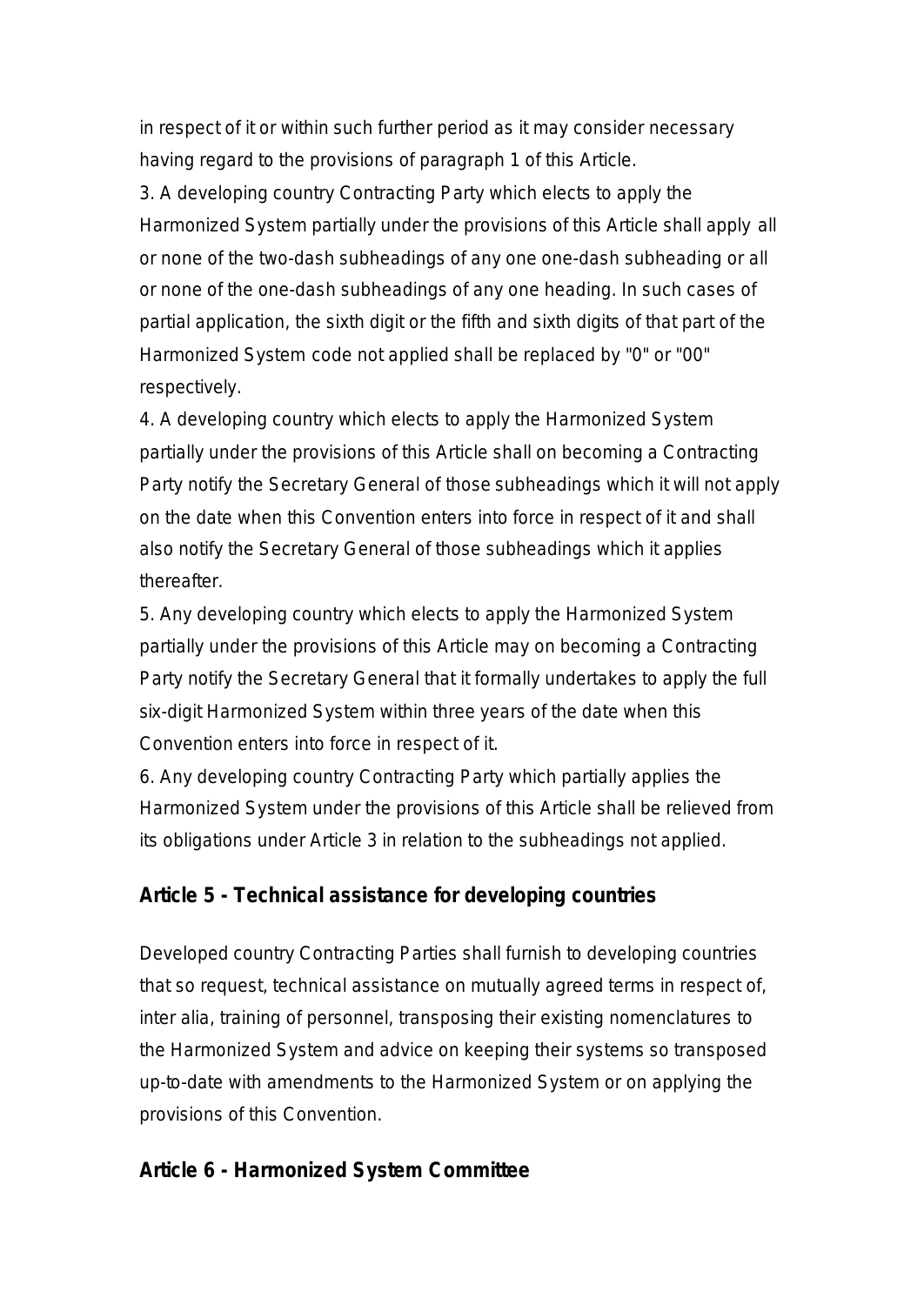1. There shall be established under this Convention a Committee to be known as the Harmonized System Committee, composed of representatives from each of the Contracting Parties.

2. It shall normally meet at least twice each year.

3. Its meetings shall be convened by the Secretary General and, unless the Contracting Parties otherwise decide, shall be held at the Headquarters of the Council.

4. In the Harmonized System Committee each Contracting Party shall have the right to one vote; nevertheless, for the purposes of this Convention and without prejudice to any future Convention, where a Customs or Economic Union as well as one or more of its Member States are Contracting Parties such Contracting Parties shall together exercise only one vote. Similarly, where all the Member States of a Customs or Economic Union which is eligible to become a Contracting Party under the provisions of Article 11 (b) become Contracting Parties, they shall together exercise only one vote.

5. The Harmonized System Committee shall elect its own Chairman and one or more Vice-Chairmen.

6. It shall draw up its own Rules of Procedure by decision taken by not less than two-thirds of the votes attributed to its members. The Rules of Procedure so drawn up shall be approved by the Council.

7. It shall invite such intergovernmental or other international organizations as it may consider appropriate to participate as observers in its work.

8. It shall set up Sub-Committees or Working Parties as needed, having regard, in particular, to the provisions of paragraph 1 (a) of Article 7, and it shall determine the membership, voting rights and Rules of Procedure for such Sub-Committees or Working Parties.

#### **Article 7 - Functions of the Committee**

1. The Harmonized System Committee, having regard to the provisions of Article 8, shall have the following functions :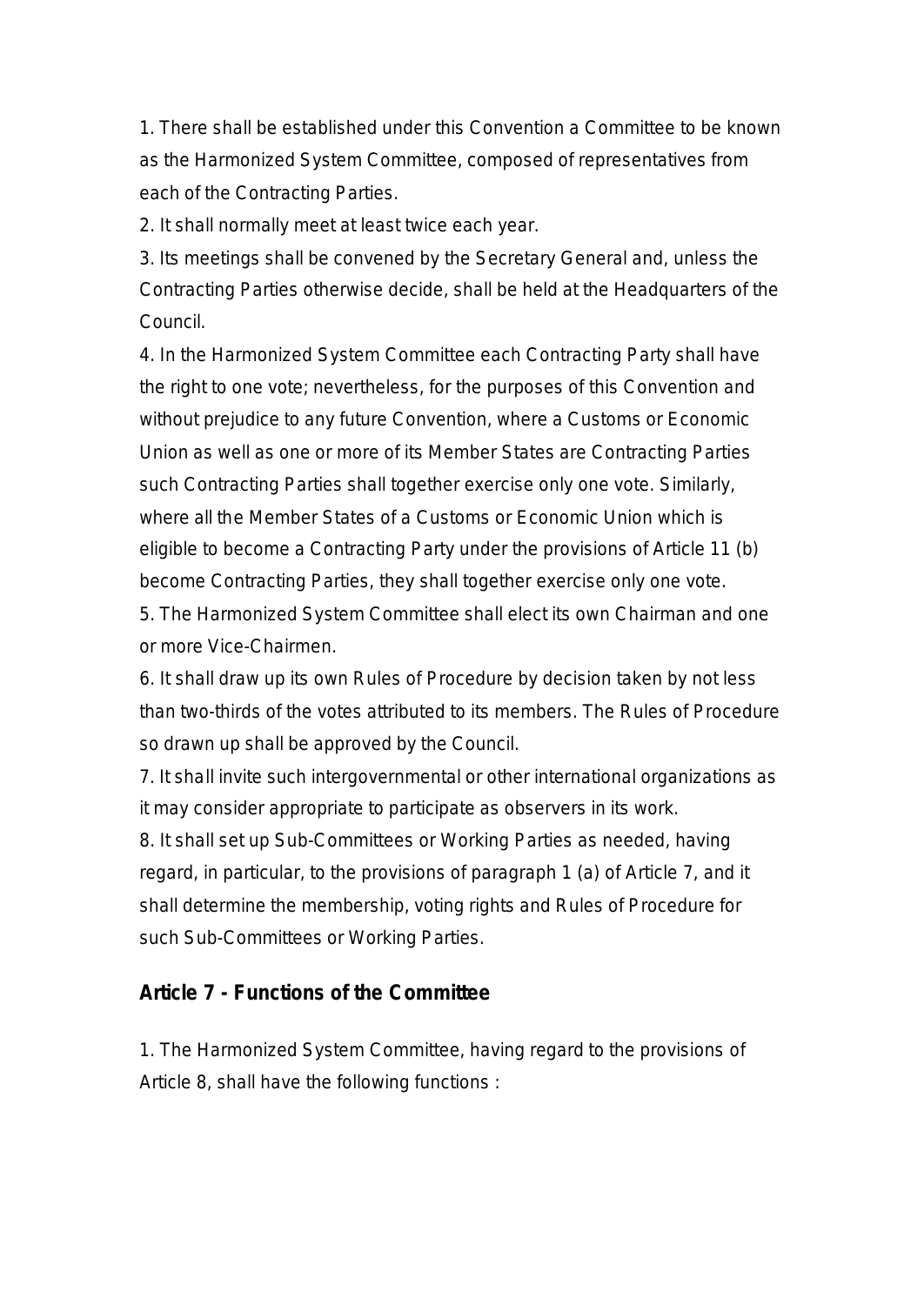(a) to propose such amendments to this Convention as may be considered desirable, having regard, in particular, to the needs of users and to changes in technology or in patterns of international trade;

(b) to prepare Explanatory Notes, Classification Opinions or other advice as guides to the interpretation of the Harmonized System;

(c) to prepare recommendations to secure uniformity in the interpretation and application of the Harmonized System;

(d) to collate and circulate information concerning the application of the Harmonized System;

(e) on its own initiative or on request, to furnish information or guidance on any matters concerning the classification of goods in the Harmonized System to Contracting Parties, to Members of the Council and to such

intergovernmental or other international organizations as the Committee may consider appropriate;

(f) to present Reports to each Session of the Council concerning its activities, including proposed amendments, Explanatory Notes, Classification Opinions and other advice;

(g) to exercise such other powers and functions in relation to the Harmonized System as the Council or the Contracting Parties may deem necessary.

2. Administrative decisions of the Harmonized System Committee having budgetary implications shall be subject to approval by the Council.

#### **Article 8 - Role of the Council**

1. The Council shall examine proposals for amendment of this Convention, prepared by the Harmonized System Committee, and recommend them to the Contracting Parties under the procedure of Article 16 unless any Council Member which is a Contracting Party to this Convention requests that the proposals or any part thereof be referred to the Committee for re-examination. 2. The Explanatory Notes, Classification Opinions, other advice on the interpretation of the Harmonized System and recommendations to secure uniformity in the interpretation and application of the Harmonized System, prepared during a session of the Harmonized System Committee under the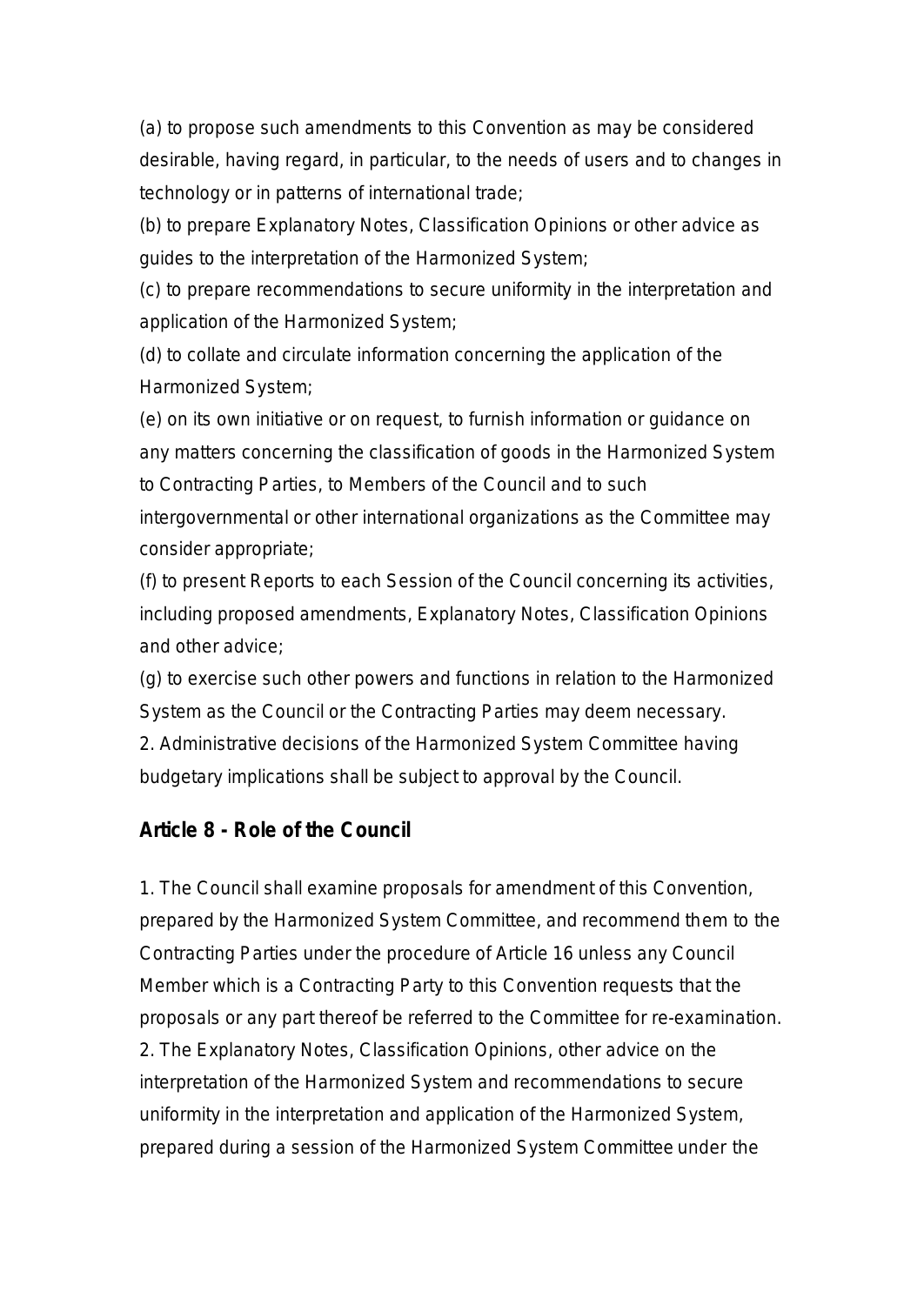provisions of paragraph 1 of Article 7, shall be deemed to be approved by the Council if, not later than the end of the second month following the month during which that session was closed, no Contracting Party to this Convention has notified the Secretary General that it requests that such matter be referred to the Council.

3. Where a matter is referred to the Council under the provisions of paragraph 2 of this Article, the Council shall approve such Explanatory Notes,

Classification Opinions, other advice or recommendations, unless any Council Member which is a Contracting Party to this Convention requests that they be referred in whole or part to the Committee for re-examination.

#### **Article 9 - Rates of Customs duty**

The Contracting Parties do not assume by this Convention any obligation in relation to rates of Customs duty.

#### **Article 10 - Settlement of disputes**

1. Any dispute between Contracting Parties concerning the interpretation or application of this Convention shall, so far as possible, be settled by negotiation between them.

2. Any dispute which is not so settled shall be referred by the Parties to the dispute to the Harmonized System Committee which shall thereupon consider the dispute and make recommendations for its settlement.

3. If the Harmonized System Committee is unable to settle the dispute, it shall refer the matter to the Council which shall make recommendations in conformity with Article III (e) of the Convention establishing the Council. 4. The Parties to the dispute may agree in advance to accept the recommendations of the Committee or the Council as binding.

#### **Article 11 - Eligibility to become a Contracting Party**

The following are eligible to become Contracting Parties to this Convention : (a) Member States of the Council;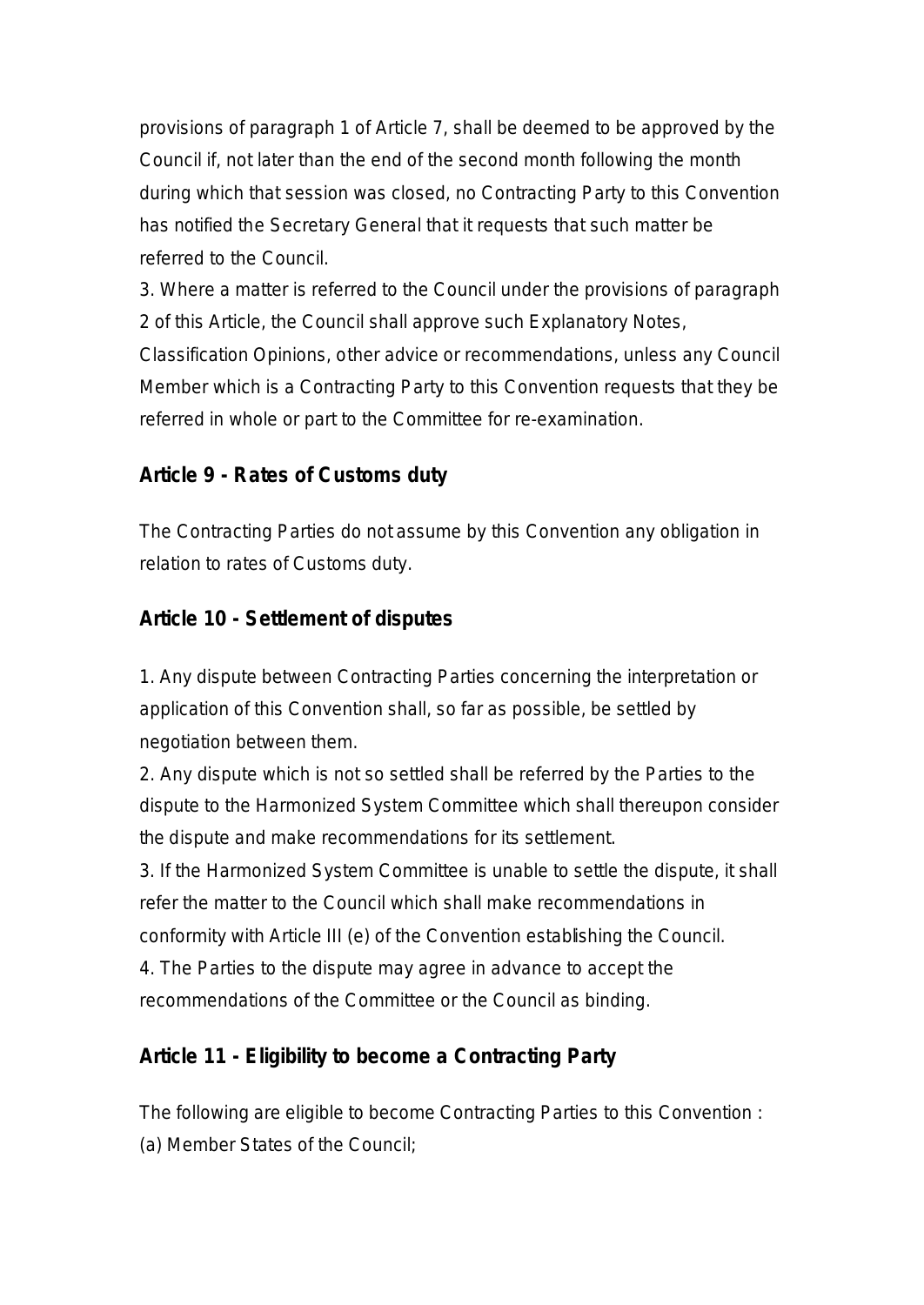(b) Customs or Economic Unions to which competence has been transferred to enter into treaties in respect of some or all of the matters governed by this Convention; and

Any other State to which an invitation to that effect has been addressed by the Secretary General at the direction of the Council.

#### **Article 12 - Procedure for becoming a Contracting Party**

1. Any eligible State or Customs or Economic Union may become a Contracting Party to this Convention :

(a) by signing it without reservation of ratification;

(b) by depositing an instrument of ratification after having signed the Convention subject to ratification; or

(c) by acceding to it after the Convention has ceased to be open for signature. 2. This Convention shall be open for signature until 31 December 1986 at the Headquarters of the Council in Brussels by the States and Customs or Economic Unions referred to in Article 11. Thereafter, it shall be open for their accession.

3. The instruments of ratification or accession shall be deposited with the Secretary General.

## **Article 13 - Entry into force**

1. This Convention shall enter into force on the first of January which falls at least twelve months but not more than twenty-four months after a minimum of seventeen States or Customs or Economic Unions referred to in Article 11 above have signed it without reservation of ratification or have deposited their instruments of ratification or accession, but not before 1 January 1987. 2. For any State or Customs or Economic Union signing without reservation of ratification, ratifying or acceding to this Convention after the minimum number specified in paragraph 1 of this Article is reached, this Convention shall enter into force on the first of January which falls at least twelve months but not more than twenty-four months after it has signed the Convention without reservation of ratification or has deposited its instrument of ratification or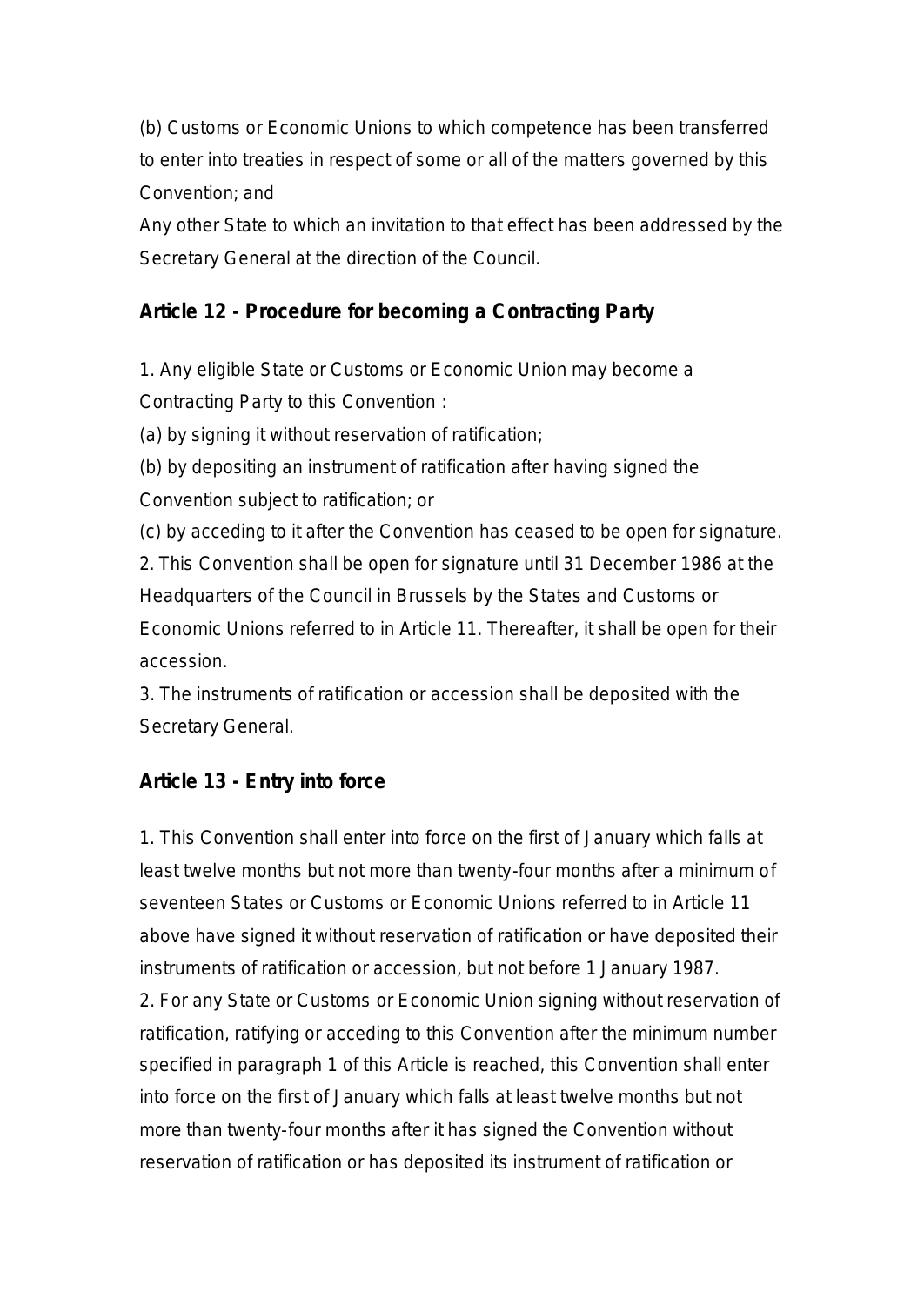accession, unless it specifies an earlier date. However, the date of entry into force under the provisions of this paragraph shall not be earlier than the date of entry into force provided for in paragraph 1 of this Article.

## **Article 14 - Application by dependent territories**

1. Any State may, at the time of becoming a Contracting Party to this Convention, or at any time thereafter, declare by notification given to the Secretary General that the Convention shall extend to all or any of the territories for whose international relations it is responsible, named in its notification. Such notification shall take effect on the first of January which falls at least twelve months but not more than twenty-four months after the date of the receipt thereof by the Secretary General, unless an earlier date is specified in the notification. However, this Convention shall not apply to such territories before it has entered into force for the State concerned.

2. This Convention shall cease to have effect for a named territory on the date when the Contracting Party ceases to be responsible for the international relations of that territory or on such earlier date as may be notified to the Secretary General under the procedure of Article 15.

## **Article 15 - Denunciation**

This Convention is of unlimited duration. Nevertheless any Contracting Party may denounce it and such denunciation shall take effect one year after the receipt of the instrument of denunciation by the Secretary General, unless a later date is specified therein.

## **Article 16 - Amendment procedure**

1. The Council may recommend amendments to this Convention to the Contracting Parties.

2. Any Contracting Party may notify the Secretary General of an objection to a recommended amendment and may subsequently withdraw such objection within the period specified in paragraph 3 of this Article.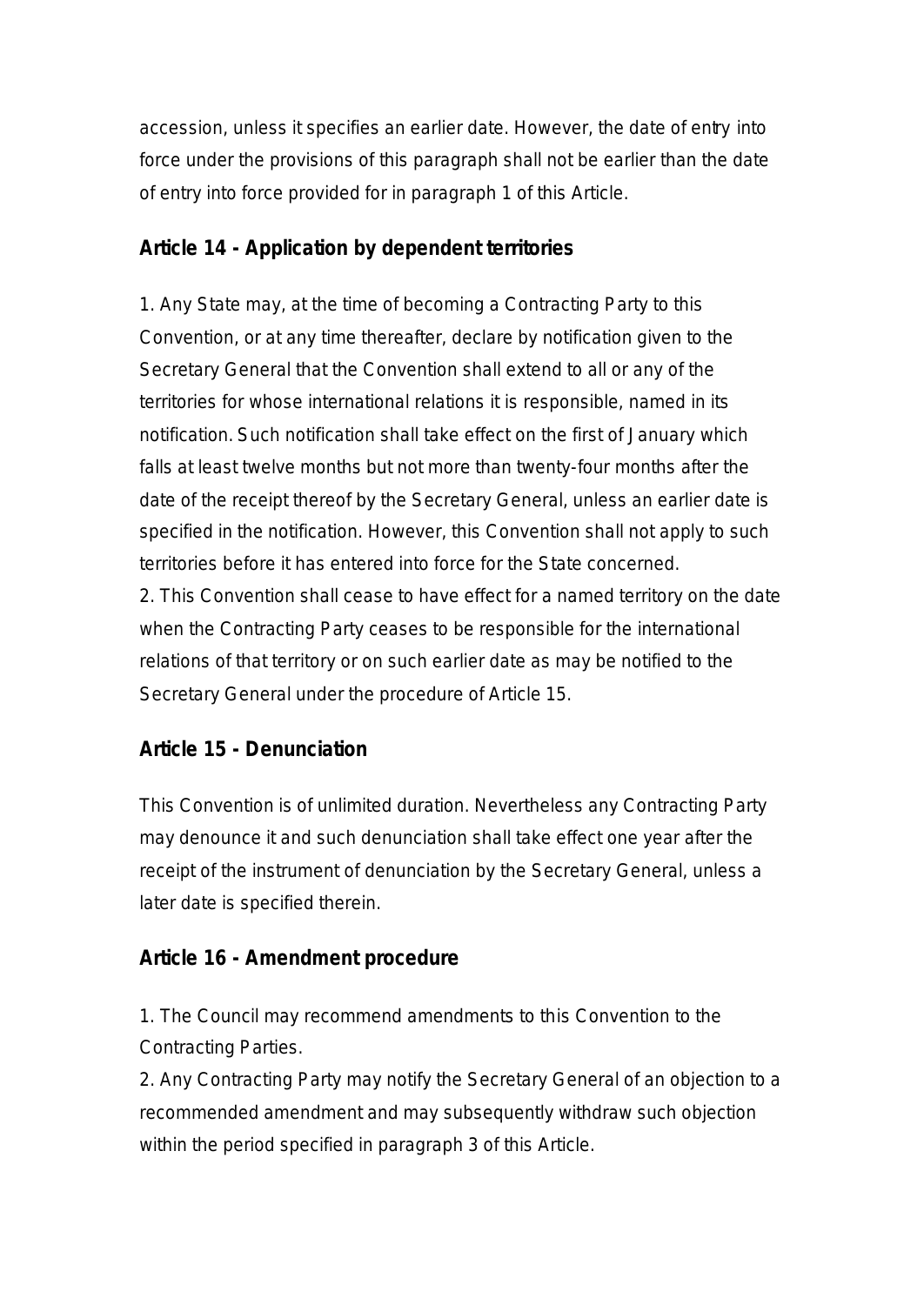3. Any recommended amendment shall be deemed to be accepted six months after the date of its notification by the Secretary General provided that there is no objection outstanding at the end of this period.

4. Accepted amendments shall enter into force for all Contracting Parties on one of the following dates :

(a) where the recommended amendment is notified before 1 April, the date shall be the first of January of the second year following the date of such notification ; or

(b) where the recommended amendment is notified on or after 1 April, the date shall be the first of January of the third year following the date of such notification.

5. The statistical nomenclatures of each Contracting Party and its Customs tariff nomenclature or, in the case provided for under paragraph 1 (c) of Article 3, its combined tariff/statistical nomenclature, shall be brought into conformity with the amended Harmonized System on the date specified in paragraph 4 of this Article.

6. Any State or Customs or Economic Union signing without reservation of ratification, ratifying or acceding to this Convention shall be deemed to have accepted any amendments thereto which, at the date when it becomes a Contracting Party, have entered into force or have been accepted under the provisions of paragraph 3 of this Article.

## **Article 17 - Rights of Contracting Parties in respect of the Harmonized System**

On any matter affecting the Harmonized System, paragraph 4 of Article 6, Article 8 and paragraph 2 of Article 16 shall confer rights on a Contracting Party :

(a) in respect of all parts of the Harmonized System which it applies under the provisions of this Convention; or

(b) until the date when this Convention enters into force in respect of it in accordance with the provisions of Article 13, in respect of all parts of the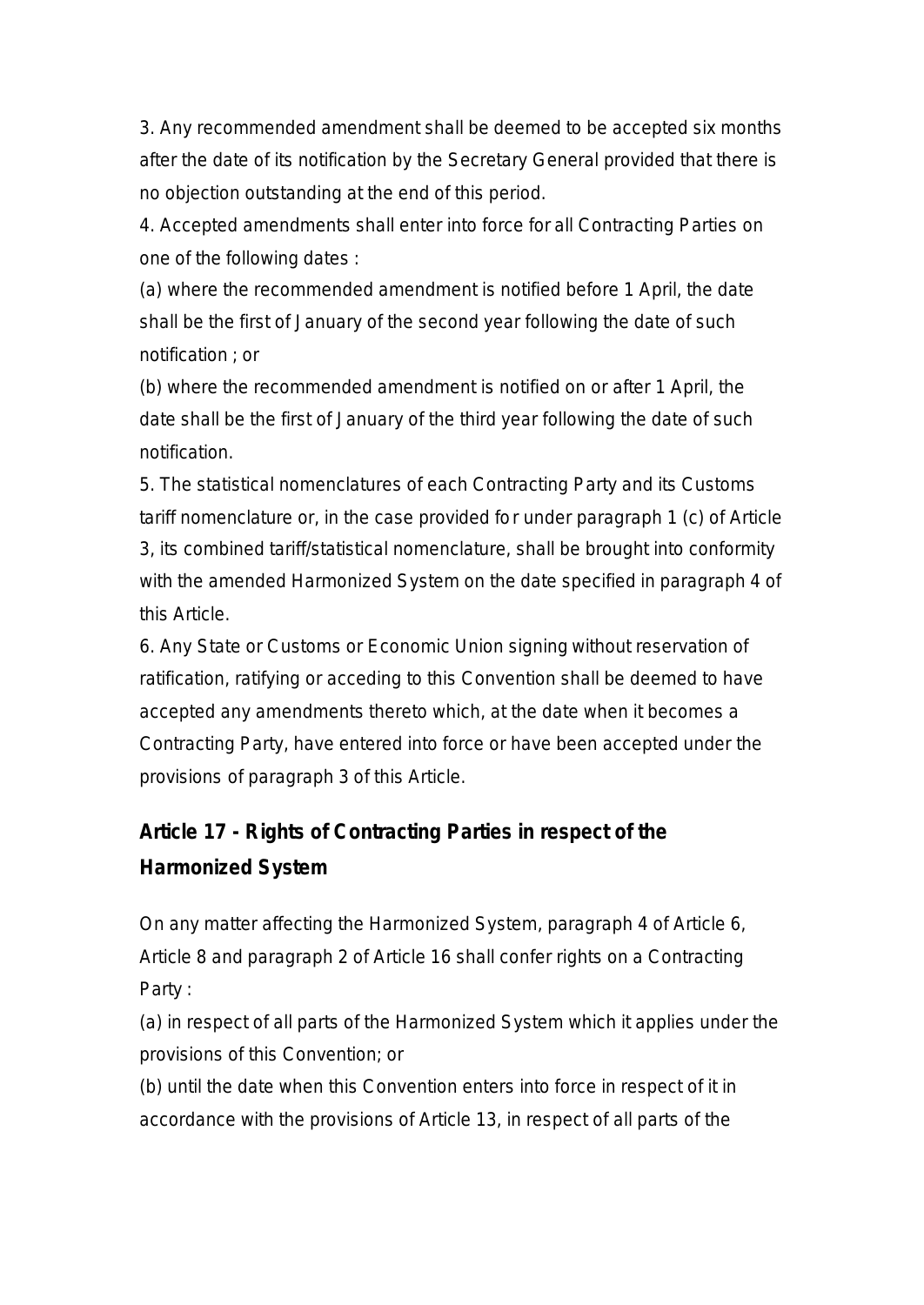Harmonized System which it is obligated to apply at that date under the provisions of this Convention; or

(c) in respect of all parts of the Harmonized System, provided that it has formally undertaken to apply the full six-digit Harmonized System within the period of three years referred to in paragraph 5 of Article 4 and until the expiration of that period.

## **Article 18 - Reservations**

No reservations to this Convention shall be permitted.

## **Article 19 - Notifications by the Secretary General**

The Secretary General shall notify Contracting Parties, other signatory States, Member States of the Council which are not Contracting Parties to this Convention, and the Secretary General of the United Nations, of the following

:

(a) Notifications under Article 4;

- (b) Signatures, ratifications and accessions as referred to in Article 12;
- (c) The date on which the Convention shall enter into force in accordance with Article 13;
- (d) Notifications under Article 14;
- (e) Denunciations under Article 15;
- (f) Amendments to the Convention recommended under Article 16;

(g) Objections in respect of recommended amendments under Article 16, and, where appropriate, their withdrawal; and

(h) Amendments accepted under Article 16, and the date of their entry into force.

## **Article 20 - Registration with the United Nations**

This Convention shall be registered with the Secretariat of the United Nations in accordance with the provisions of Article 102 of the Charter of the United Nations at the request of the Secretary General of the Council.